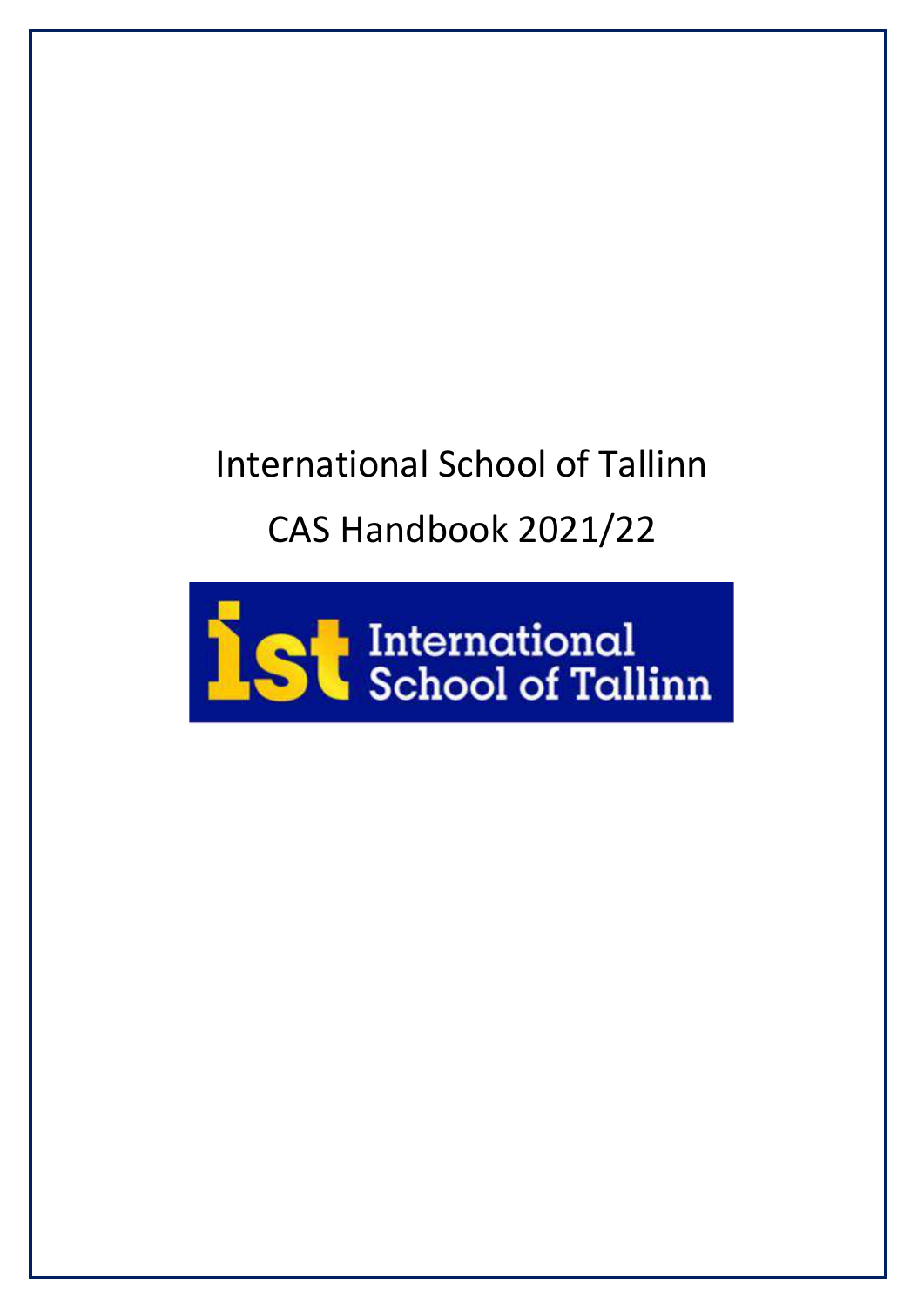# IST CAS HANDBOOK

| <b>What is CAS?</b>                   |  |
|---------------------------------------|--|
|                                       |  |
|                                       |  |
|                                       |  |
|                                       |  |
|                                       |  |
| <b>CAS and the IB</b>                 |  |
|                                       |  |
|                                       |  |
|                                       |  |
|                                       |  |
|                                       |  |
|                                       |  |
|                                       |  |
|                                       |  |
|                                       |  |
| <b>CAS and Curriculum connections</b> |  |
|                                       |  |
|                                       |  |
| <b>Roles in CAS</b>                   |  |
|                                       |  |
|                                       |  |
|                                       |  |
|                                       |  |
|                                       |  |
|                                       |  |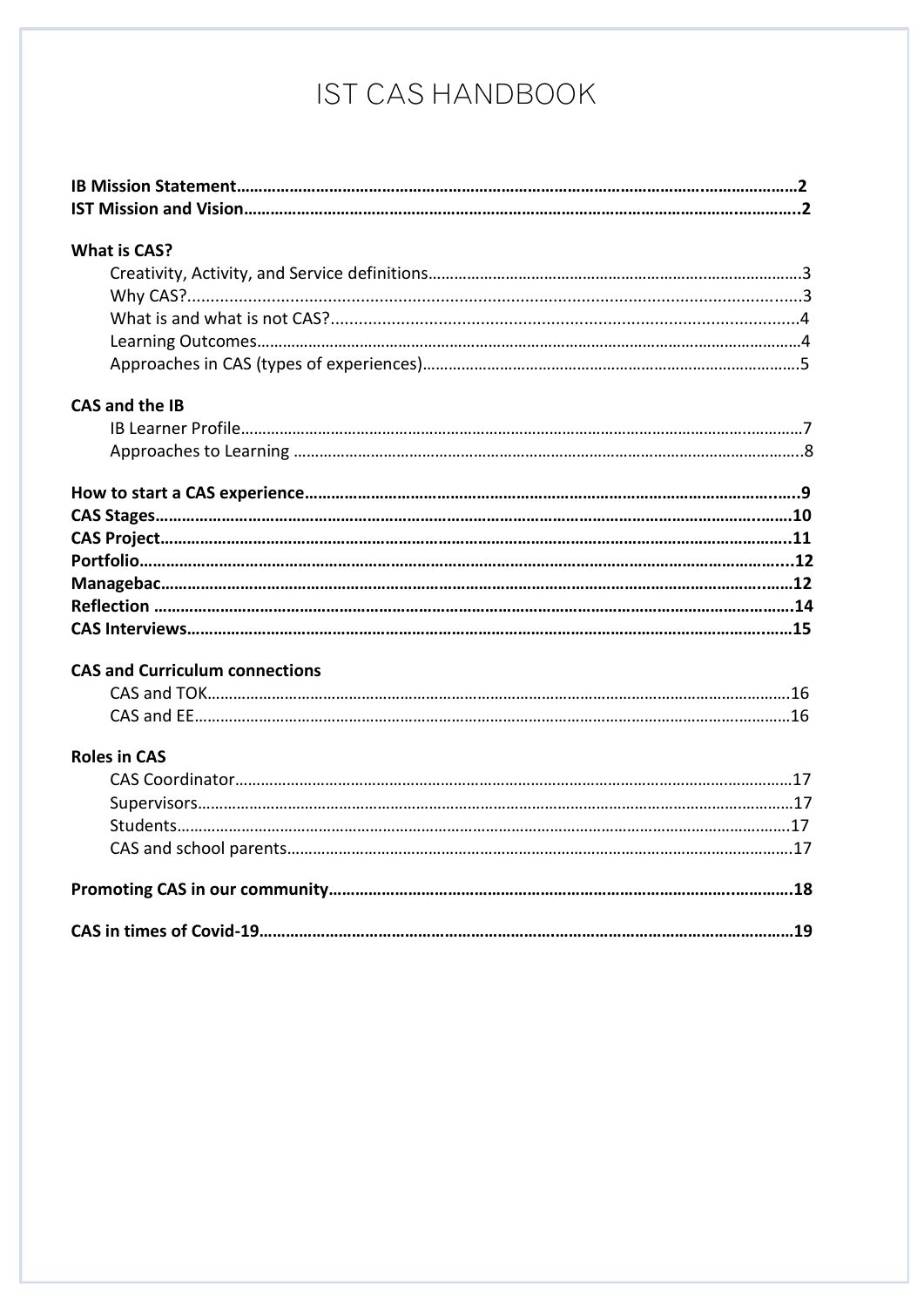#### **IB MISSION STATEMENT**

The International Baccalaureate® aims to develop inquiring, knowledgeable and caring young people who help to create a better and more peaceful world through intercultural understanding and respect.

To this end the organization works with schools, governments and international organizations to develop challenging programmes of international education and rigorous assessment.

These programmes encourage students across the world to become active, compassionate and lifelong learners who understand that other people, with their differences, can also be right.

#### **IST MISSION**

IST mission is to support the holistic development of every individual to become responsible global citizens and independent life-long learners by providing a rigorous inquiry and multicultural learning environment.

#### **Our Promise:**

IST promises to foster a culture of innovation and desire for life-long learning through academic rigor and a network of global citizens.

### **IST VISION**

IST mission is to support the holistic development of every individual to become responsible global citizens and independent life-long learners by providing a rigorous inquiry and multicultural learning environment. To create a global community that values inquiry, critical and creative thinking, open and entrepreneurial minded-ness, and acts with tolerance and compassion. To support an outstanding faculty that embraces the best pedagogical practices, applying enhanced knowledge and skills in math, science, and technology. To prepare students who strive to become entrepreneurial leaders in their desired fields for an ever-changing future.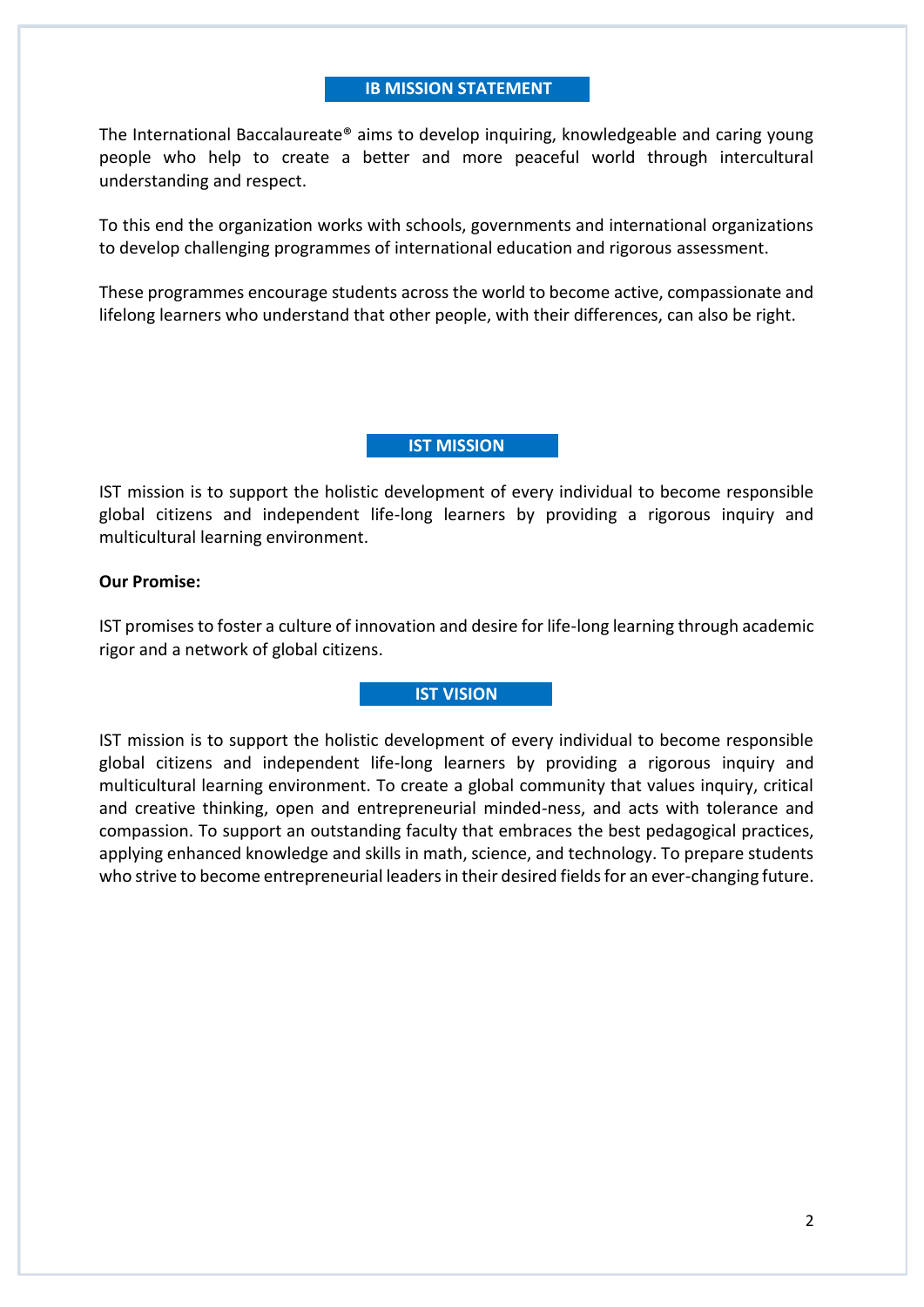# **Creativity, Activity and Service definitions**

CAS is a collection of experiences undertaken by Diploma Programme students to extend their abilities, encouraging them to think critically, develop collaborative skills, engage in planning, problem solving and self-reflection. Students are encouraged to challenge themselves on a personal level and look into local and/or global issues to engage in, impacting the world around them. As an integral part of the Diploma Programme, CAS provides opportunities for **self-determination, collaboration, accomplishment and enjoyment**. 1

During the CAS program, students engage in experiences in three strands: creativity, activity and service. These are defined as follows:

#### **Creativity**

Exploring and extending ideas leading to an original or interpretive product or performance.

# **Activity**

Physical exertion contributing to a healthy lifestyle.

#### **Service**

Collaborative and reciprocal engagement with the community in response to an authentic need.<sup>2</sup>

# **Why CAS?**

Extending from year one to year two of the Diploma Programme, CAS gives students opportunities to develop new skills, explore new areas of knowledge or strengthen existing abilities, while thinking critically and examining the results of their planning and execution. Here are a few reasons why CAS is both educational and enjoyable:

#### It's a chance to do something different!

Students can engage in a CAS experience to learn a new skill: play an instrument, learn a new language, play sports they never tried before.

#### You can improve your skills!

Students may choose to work on skills they have been trying to improve: maybe they already play an instrument, but haven't had time to practice, or they like amateur photography but now want to study it in depth. CAS is a great opportunity for that.

#### It's fun!

CAS experiences can be a great way to relax or take a break from studies while still learning a great deal. Some students even choose to explore meditation in CAS.

<sup>&</sup>lt;sup>1</sup> Source Creativity, Activity Service guide, IB, 2015, page 8

<sup>2</sup> Source Creativity, Activity Service guide, IB, 2015, page 18-20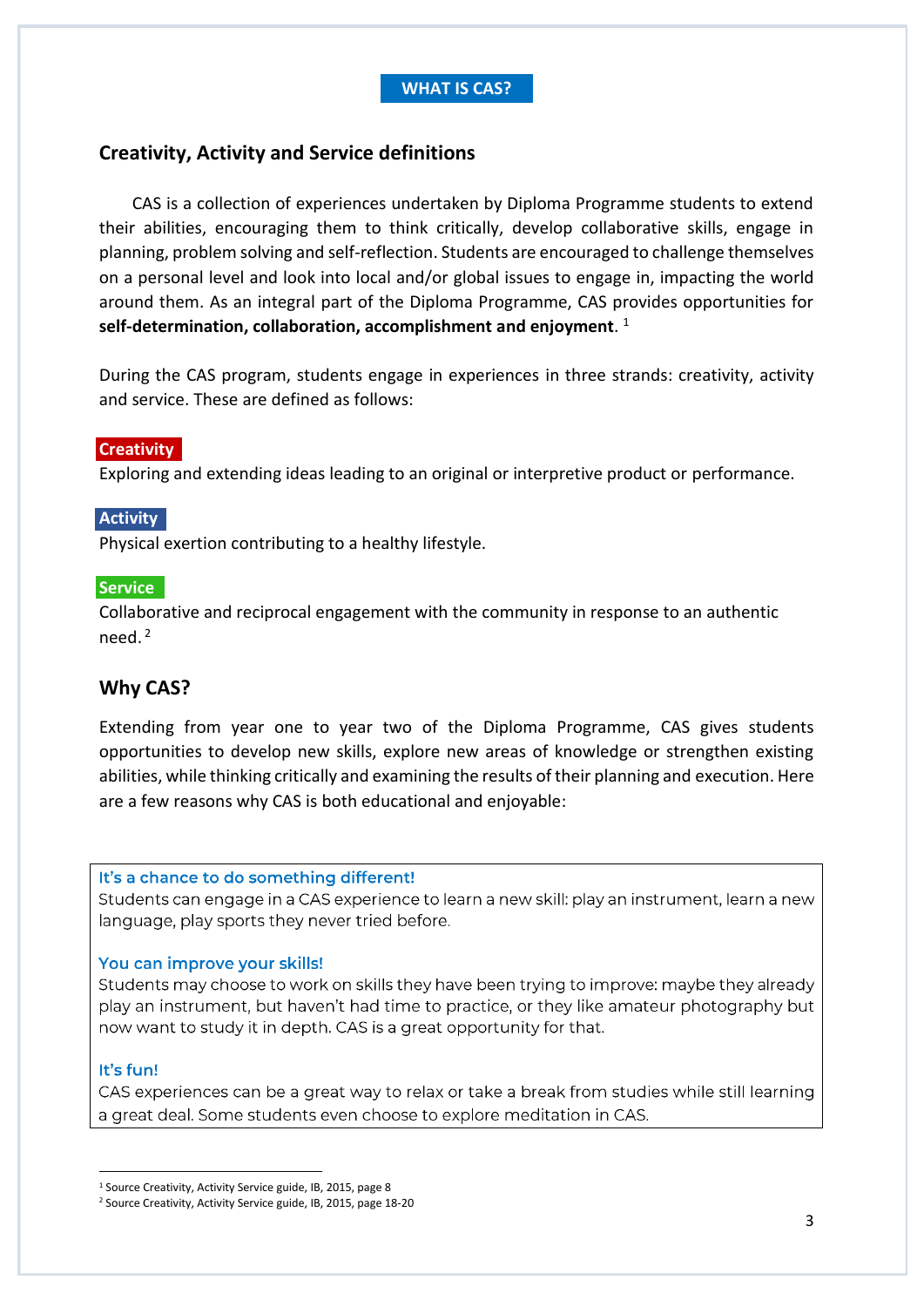# **What is and what is not CAS?**

When trying to determine what kind of activity can be accepted as a CAS experience, the following guidelines are extremely helpful to students:

# ▪ **Does the experience fit into one or more strand?**

If the answer is YES, that's a good start. A proposed action must be classified as Creativity, Activity or Service as per definitions outlines on page 3 of this handbook. It is possible that a proposed experience fits into more than one strand.

# ■ **Is it based on a personal interest, skill, talent or opportunity for growth?**

Any CAS experience proposal must be based the intent to acquire or develop a skill/talent, or an opportunity to improve oneself or serve the community, all sprung from the student's personal interest.

# ▪ **Is it a requirement for any other Diploma Programme subject?**

If the answer is YES, that may be a problem. It's important to understand that a CAS experience should **not** be a work/assignment required by any other subject of the Diploma Programme. However, a CAS experience may be linked to or inspired by topics and assignments developed in other subjects. (*For example, if a student is asked to make a sculpture for an Art & Craft lesson, that same work does not count as a CAS experience. However, the student can use the skill acquired in that assignment to propose a CAS experience in which they create other sculptures.)*

Before initiating any experience, students are expected to discuss their proposals with the CAS Coordinator (and the prospective supervisor) to assess whether or not it fits into the requirements of a CAS experience.

# **Learning Outcomes**

A successful and meaningful CAS program is strongly linked to what a student expects to achieve and how they set and pursue those goals. Within the context of CAS, there are 7 defined learning outcomes and students are expected to achieve each outcome at least once during the two years of the program. The learning outcomes are:

- 1. Identify their own strengths and develop areas for personal growth.
- 2. Demonstrate that they have undertaken challenges, developing new skills in the process.
- 3. Demonstrate how to initiate and plan a CAS experience.
- 4. Show commitment to and perseverance in their CAS experiences.
- 5. Demonstrate the skills and recognize the benefits of working collaboratively.
- 6. Demonstrate engagement with issues of [global significance.](https://gemschicago.libguides.com/ld.php?content_id=41506185)
- 7. Recognize and [consider the ethics of choices and actions.](http://casblogatsis.blogspot.com/2018/03/considering-ethics-of-choices-and.html)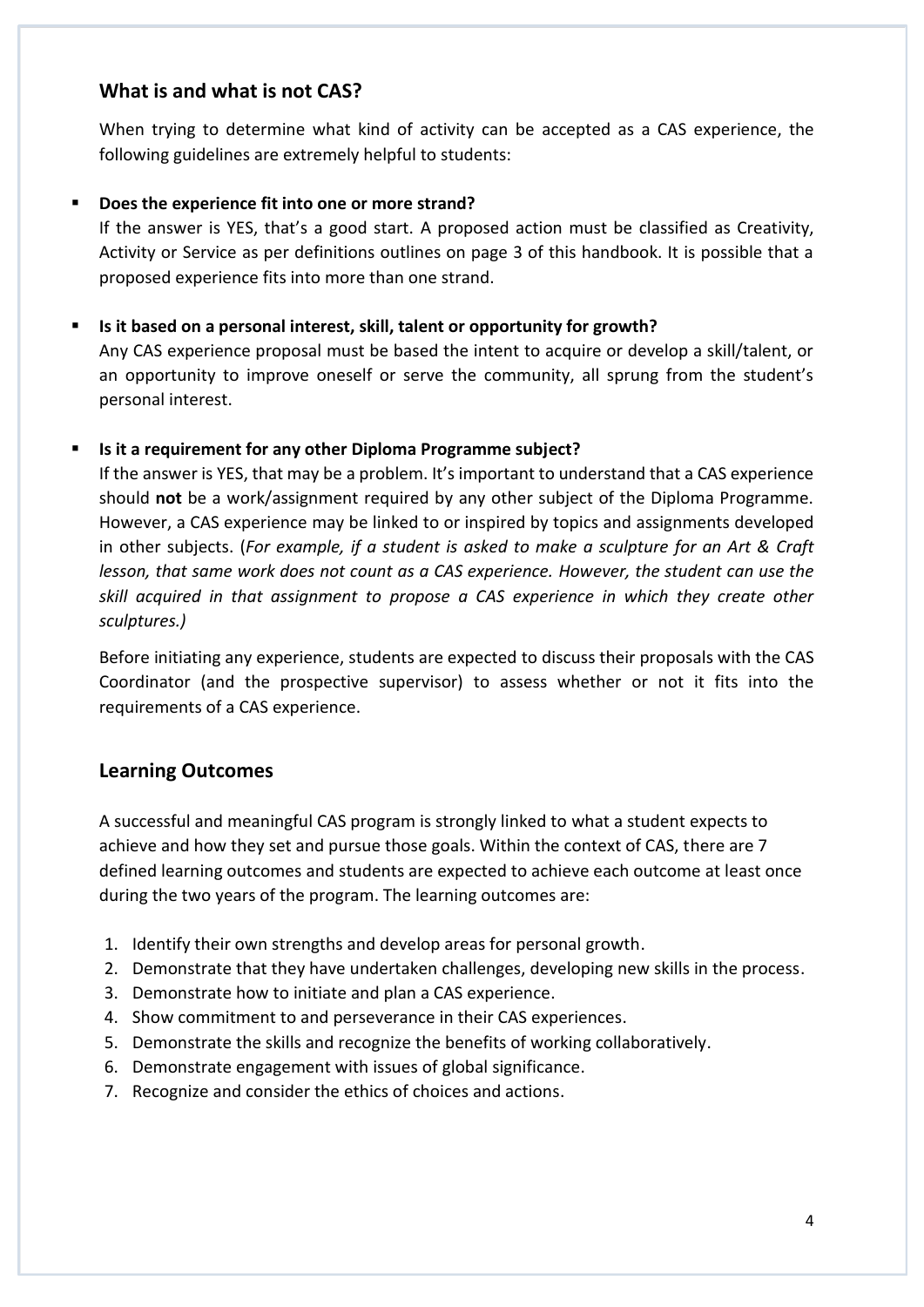When a student develops the proposal for a CAS experience or project, they are asked to select which learning outcomes will be tackled in that activity. Here are some examples of CAS experiences and the learning outcomes connected with them.

| <b>CAS strand</b>       | <b>Description of Experience</b>                                                                                                                         | <b>Learning Outcomes</b>                                                                                                                                                                                                                                       |
|-------------------------|----------------------------------------------------------------------------------------------------------------------------------------------------------|----------------------------------------------------------------------------------------------------------------------------------------------------------------------------------------------------------------------------------------------------------------|
| Creativity              | A student who plays the piano<br>at beginner level decides to<br>learn different musical pieces<br>and improve their hand work<br>to intermediate level. | Identify their own strengths and<br>develop areas for personal growth.                                                                                                                                                                                         |
| Activity and<br>Service | A group of students plan a<br>large event, inviting the school<br>community for a day of<br>physical activities.                                         | Demonstrate that they have<br>$\bullet$<br>undertaken challenges, developing<br>new skills in the process.<br>Demonstrate the skills and<br>recognize the benefits of working<br>collaboratively.<br>Demonstrate how to initiate and<br>plan a CAS experience. |
| Activity                | A student takes up a 30-day<br>workout challenge.                                                                                                        | Show commitment to and<br>٠<br>perseverance in their CAS<br>experiences.                                                                                                                                                                                       |
| Service                 | Volunteering once a week at a<br>pet shelter and helping raise<br>awareness about their needs.                                                           | Demonstrate engagement with<br>٠<br>issues of global significance.<br>Recognize and consider the ethics of<br>choices and actions.                                                                                                                             |

# **Approaches to CAS (types of experiences)**

CAS experiences can be classified into one of the four approaches:

# **Ongoing Activity**

This is an activity the student is already engaged in when they decide to make it into a CAS experience, for example a sport they are already playing and decide to improve upon.

# **School-based**

An experience that takes place in the school premises, such as volunteering for lunch duty or creating a club/after school activity.

# **Community-based**

This is an experience outside school premises and focused on the local community such as volunteering at shelters, soup kitchens, or organizing a clean-up day in the city.

# **Individual experiences**

An experience that the student conducts on their own (though a supervisor may be present), such as individual workouts, or teaching themselves to play an instrument.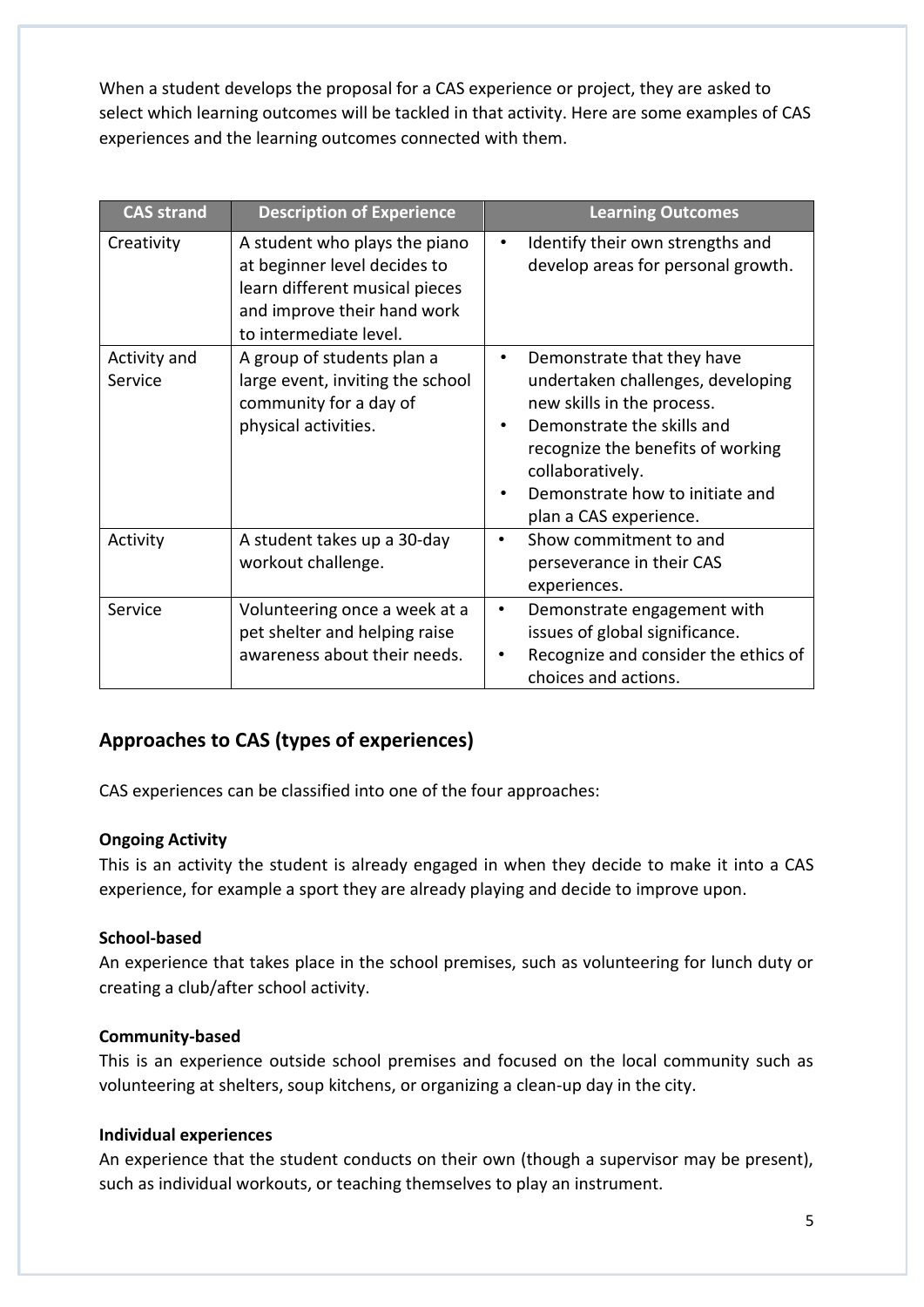In addition to the approaches above, Service experiences/projects may be classified in the following sub-categories:

| <b>Direct Service</b>                                  | <b>Indirect Service</b>                         |
|--------------------------------------------------------|-------------------------------------------------|
| <b>Students</b><br>directly<br>with<br>the<br>interact | The students don't interact directly with the   |
| community to offer assistance, for example             | community but benefit them through an           |
| when volunteering hours at an elderly home.            | indirect action, such as creating a website for |
|                                                        | a non-profit organization.                      |
| <b>Advocacy</b>                                        | <b>Research</b>                                 |
| Students advocate for a cause or promote               | The student collects data, analyses and         |
| awareness and action related to issues of              | reorganizes their findings and presents the     |
| local/global interest; for example, students           | results on a topic of local/global relevance,   |
| create a podcast to discuss climate change             | such as conducting research on the air quality  |
| and what the school community can do.                  | of the city they live in.                       |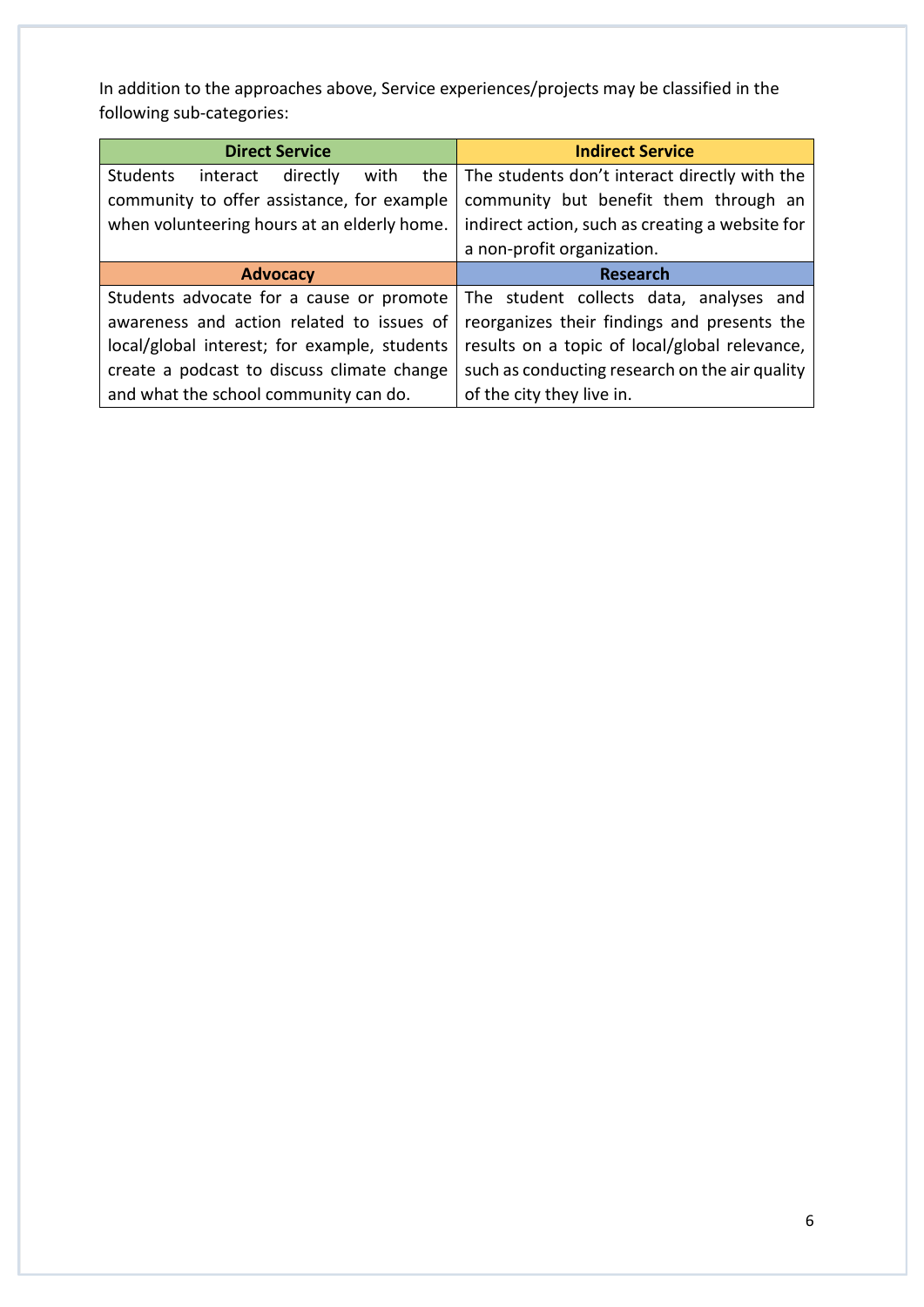# **CAS AND THE IB**

# **IB Learner Profile**

The CAS program aims at developing students' IB Learner Profile attributes by allowing them to plan their activities while keeping these attributes in mind, as a guiding light to determine new paths to follow. In their exploration of potential CAS experiences, students are encouraged to look at the list of attributes and think about which ones they would like to improve, determining new opportunities based on challenges set by themselves. The IB Learner Profile encourages students to be<sup>3</sup>:

# **Inquirers**

We nurture our curiosity, developing skills for inquiry and research. We know how to learn independently and with others. We learn with enthusiasm and sustain our love of learning throughout life.

#### **Knowledgeable**

We develop and use conceptual understanding, exploring knowledge across a range of disciplines. We engage with issues and ideas that have local and global significance.

#### **Thinkers**

We use critical and creative thinking skills to analyse and take responsible action on complex problems. We exercise initiative in making reasoned, ethical decisions.

# **Communicators**

We express ourselves confidently and creatively in more than one language and in many ways. We collaborate effectively, listening carefully to the perspectives of other individuals and groups.

#### **Principled**

We act with integrity and honesty, with a strong sense of fairness and justice, and with respect for the dignity and rights of people everywhere. We take responsibility for our actions and their consequences.

# **Open-Minded**

We critically appreciate our own cultures and personal histories, as well as the values and traditions of others. We seek and evaluate a range of points of view, and we are willing to grow from the experience.

#### **Caring**

We show empathy, compassion and respect. We have a commitment to service, and we act to make a positive difference in the lives of others and in the world around us.

<sup>3</sup> Source https://www.ibo.org/contentassets/fd82f70643ef4086b7d3f292cc214962/learner-profile-en.pdf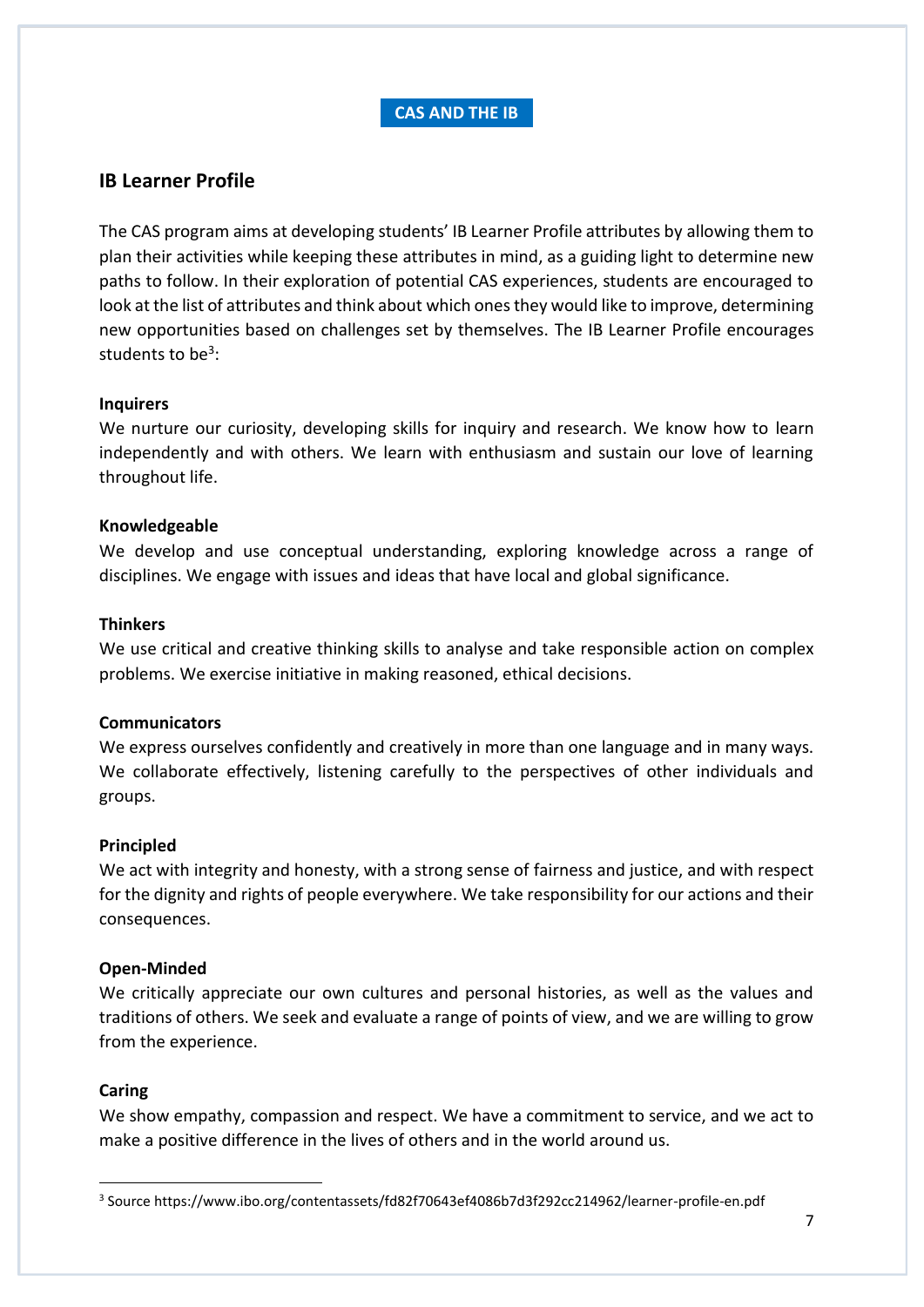#### **Risk Takers**

We approach uncertainty with forethought and determination; we work independently and cooperatively to explore new ideas and innovative strategies. We are resourceful and resilient in the face of challenges and change.

#### **Balanced**

We understand the importance of balancing different aspects of our lives — intellectual, physical, and emotional — to achieve well-being for ourselves and others. We recognize our interdependence with other people and with the world in which we live.

#### **Reflective**

We thoughtfully consider the world and our own ideas and experience. We work to understand our strengths and weaknesses in order to support our learning and personal development.

# **Approaches to Learning**

The IB identifies skills in the form of Approaches to Learning that students are expected to develop throughout their educational experience. In CAS, students are reminded of these skills both in preparation for CAS experience/project and when reflecting after it. The skills listed as:

#### **Thinking skills**

Concerning analysis and evaluation of ideas.

#### **Communications skills**

Focused on exchanging ideas with others, understanding and being understood.

# **Social skills**

Concerning collaborative work.

#### **Self-Management**

Organizational skills including time management, commitment and resilience.

#### **Research skills**

Concerning the collection, analysis and interpretation of information.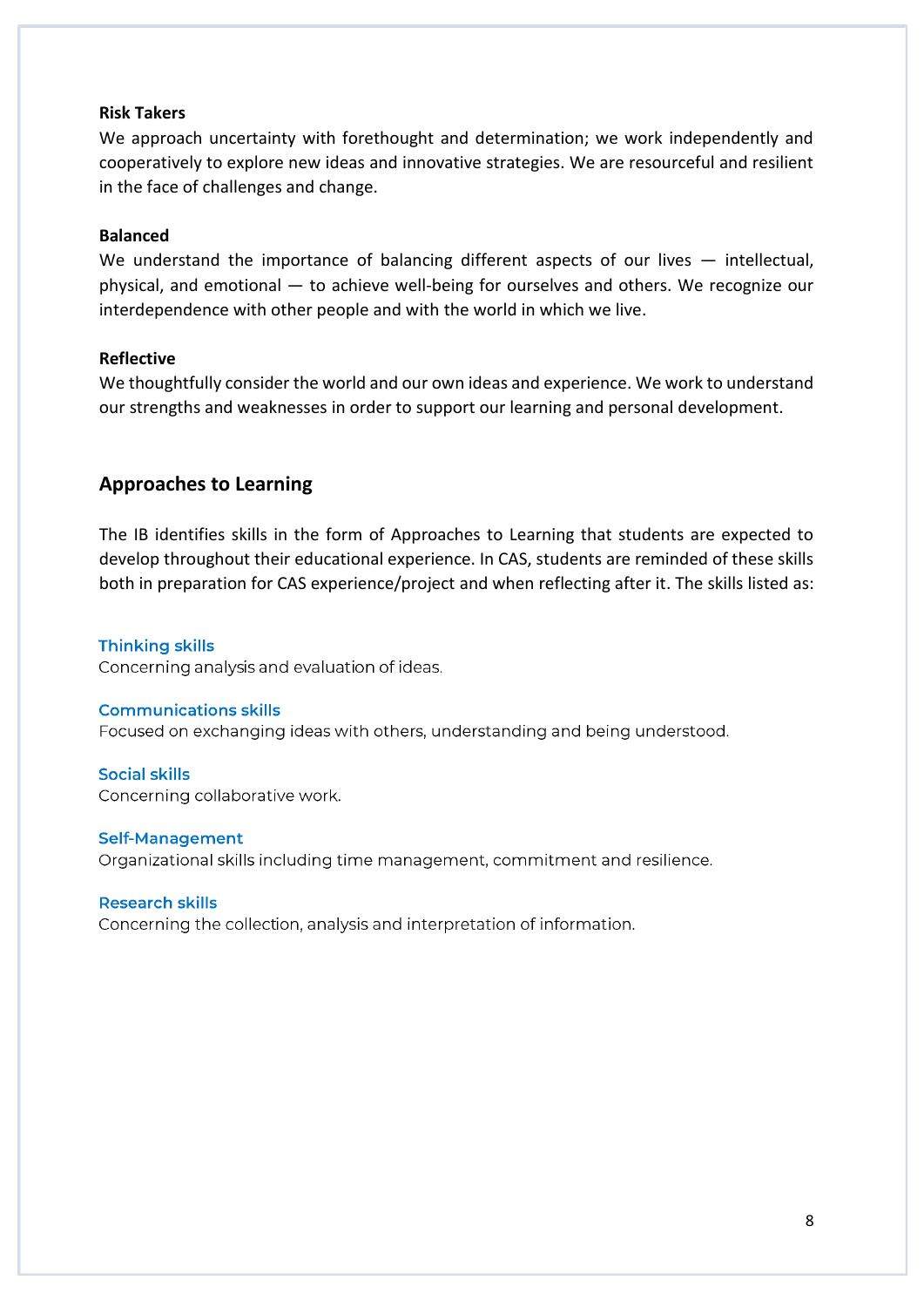#### **HOW TO START A CAS EXPERIENCE**

When starting a new experience, students are guided by the CAS coordinator to make sure they follow the essential steps:

**Discussing the idea:** the student will present the idea to the CAS coordinator and together they will determine if this idea can be accepted as a CAS experience, which is/are the strand(s) pursued, what are the next steps in terms of planning, including finding a supervisor.

**Approaching a supervisor:** while the CAS coordinator may recommend supervisors who are part of the school staff (based on their connection with the proposed experience), students are highly encouraged to take the lead and approach potential supervisors to discuss the experience. A supervisor will be responsible for following the student's progress and writing a review upon the end of the experience.

**Writing the CAS experience proposal:** having discussed the essential ideas with the CAS coordinator and secured a supervisor, the student must write a CAS experience/project proposal detailing the goals, intended outcome and schedule of the activity.

Students at IST use ManageBac when proposing a new experience. The online platform allows students to easily describe their experience by selecting the appropriate strand(s), approaches and/or types of service, and learning outcomes. At this point, the student is encouraged to revise the 7 learning outcomes and determine which one(s) are appropriate goals for the experience they are about to initiate. The platform also allows for easy selection of dates for the beginning and end of the experience.

A thorough CAS proposal must also include a description of the experience, in which students detail the **actions that will be undertaken, where, when/how often, and how**. They must clarify whether the activity will be done individually or in collaboration with others, what they intend to achieve (specific goals they are aiming at), and why this is a meaningful activity to them.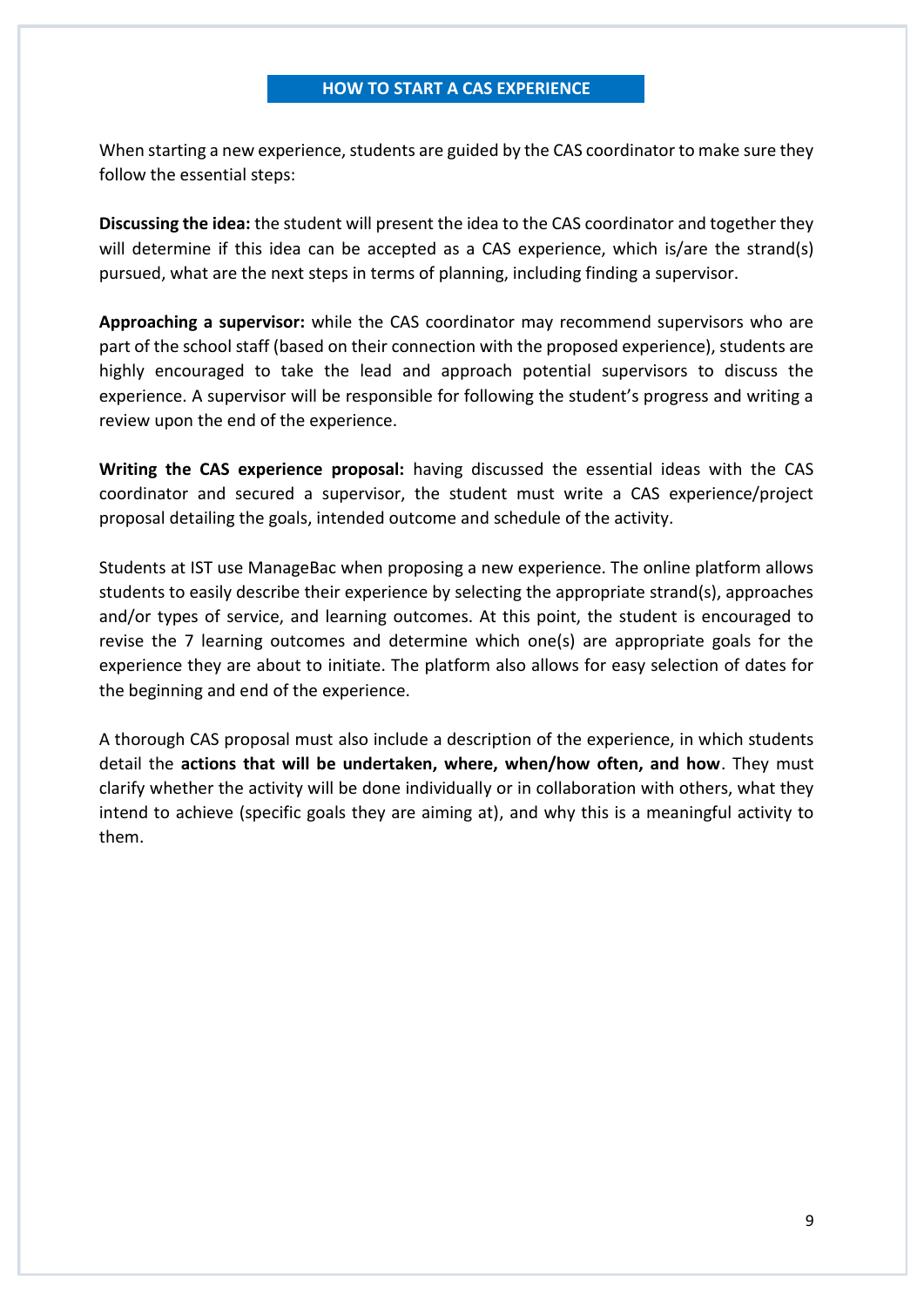# **CAS STAGES**

In order to support students' planning and execution of experiences throughout the program, the IB present the CAS Stages, a process illustrated and described below:



# **Investigation:** concerns discovering students' wants, interests and needs.

Investigate themselves: students think about activities, hobbies, things they like to do our would like to achieve, including skills they want to develop or certain attributes they want to enhance.

Investigate communities: students look at the needs and issues of their local community, identifying action paths they may take to help.

Investigate further: students think about the necessary resources to plan their experience, including people, financial support, etc.

Risk assessment: students along with the CAS coordinator determine the risks of any given activity based on the actions that will be taken, when and where.

**Preparation**: concerns the development of an action plan that includes an outline of tasks, who is responsible for them, and when they are expected to be completed.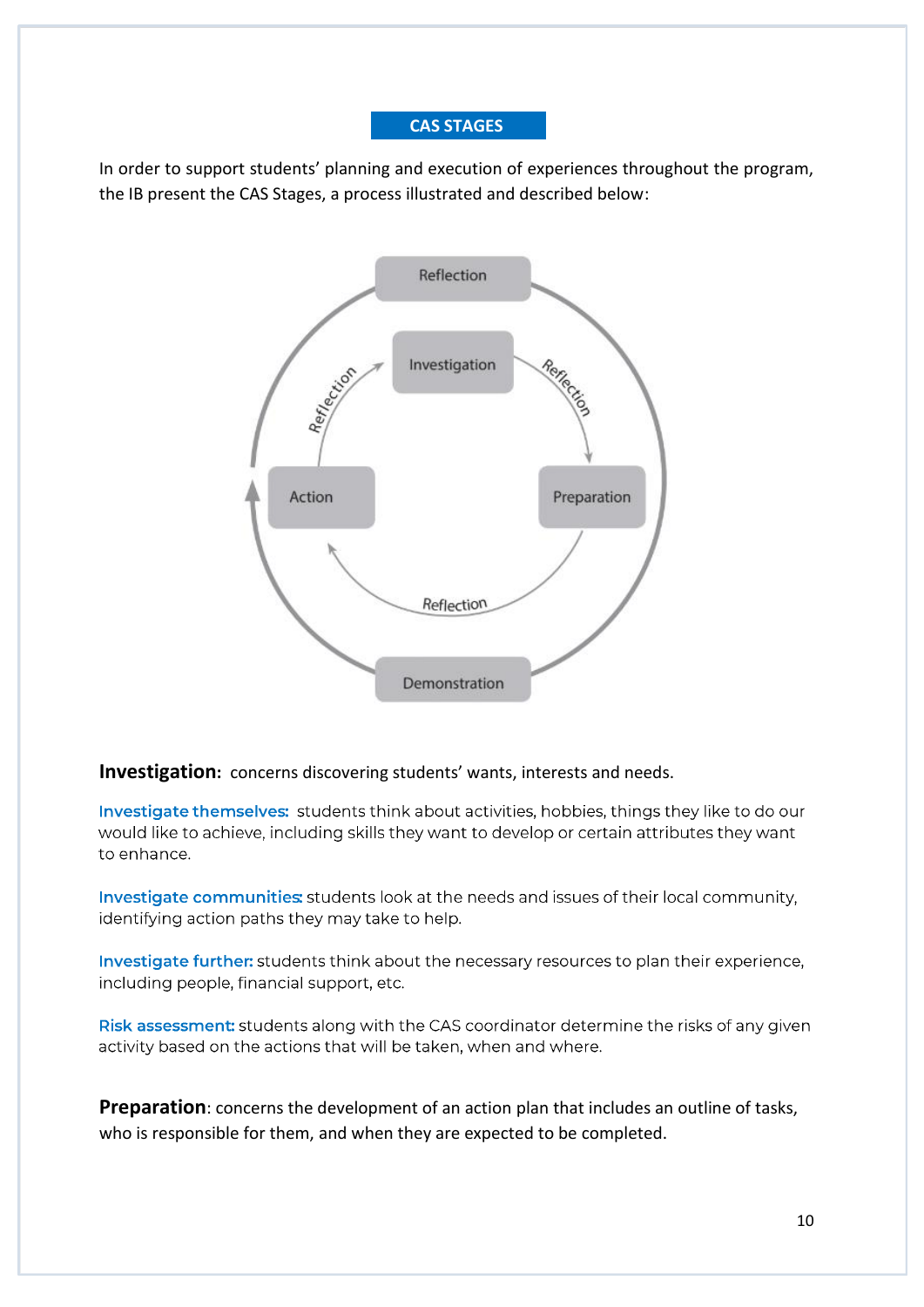Action: students execute the action plan.

**Reflection:** concerns the contemplation and analysis of actions taken in order to assess how the student feels about the experience and consider adjustments or things to be changed in future approaches.

**Demonstration:** concerns students sharing their CAS experience with an audience, whether it is being mentioned in school news outlets (newsletter, social media) or presenting it to fellow students (current or future CAS students in an exhibition, for example).

#### **CAS PROJECT**

# **What is a CAS project?**

All students must participate in at least one CAS project during the 2 years of the CAS program. A CAS project differs from a CAS experience in 3 key aspects: it is always collaborative, it must last at least 1 month, and it must involve two or more CAS strands. To determine whether or not an activity can be a CAS project, a student should consider the following questions:

# ▪ **Does the project fit into more than one strand?**

If YES, that's a good start. For example, the development of an app for a non-profit organization is a project that combines Creativity and Service.

# ▪ **Is the project individual or collaborative?**

A CAS project must always be done in collaboration with others, whether they are fellow CAS students or other members of the community. It is important that the student is deeply involved in the project, making meaningful decisions and participating constantly, while also being aware of the needs of others. If the student wants to undertake the task alone, this will be a CAS experience, not a project.

# ▪ **How long is the project?**

An activity that will last a couple of weeks, from planning to full execution, is a CAS experience. A CAS project must be a long-term action, requiring regular involvement (weekly meetings, research, etc.) over more than a month between its inception and the final outcome.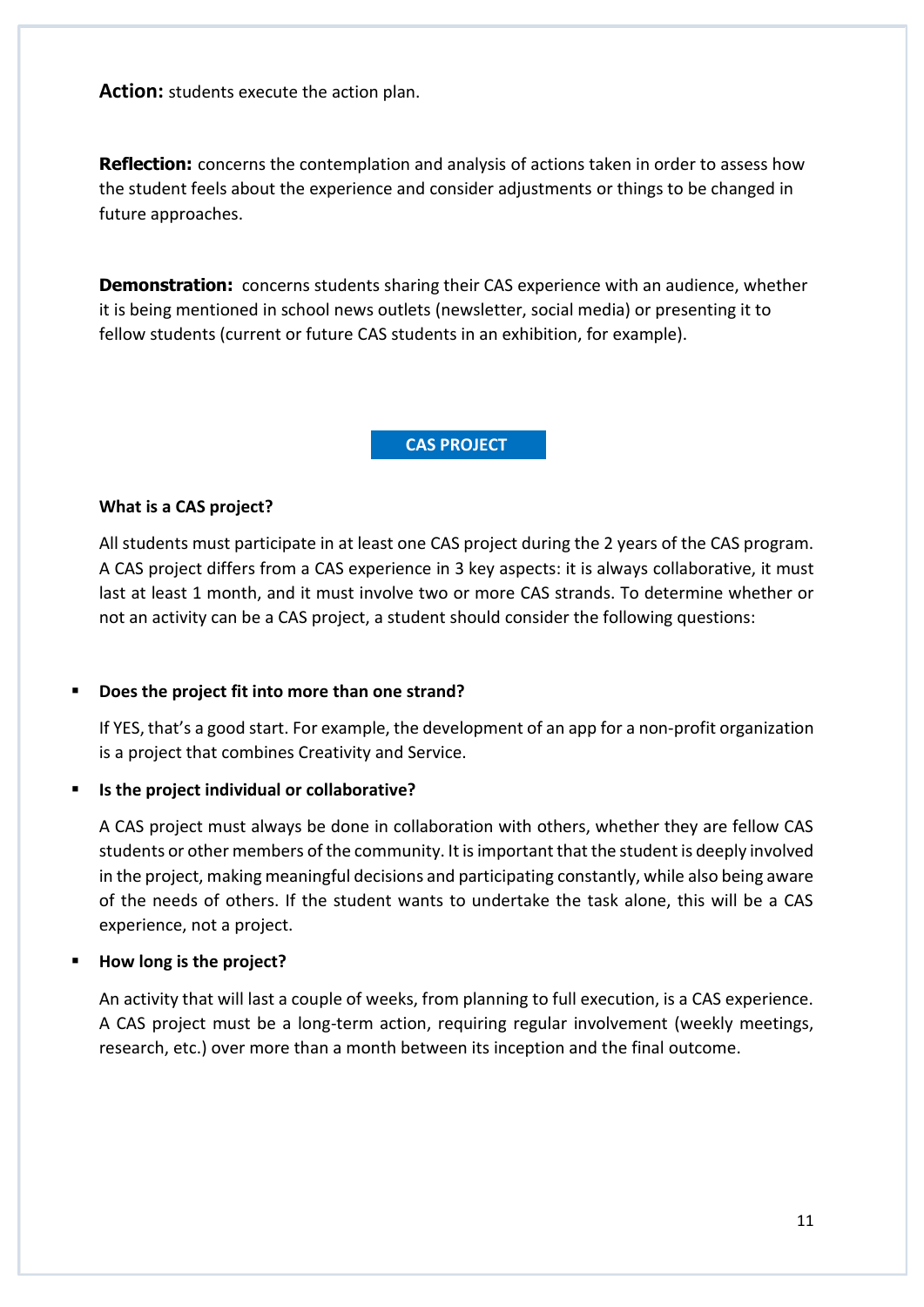#### **PORTFOLIO**

The CAS portfolio is a collection of a student's experiences and projects, including evidence and reflections, showing their progress throughout the program. At IST, students use ManageBac to record experiences and organize a digital portfolio.

Besides the required reflections, students are expected to add evidence of their experiences to their portfolio in the form of photos, videos, journals or links to external material. Below is an example of photos added as evidence for a culinary CAS experience focused on teaching other students to cook quality food.



#### **MANAGEBAC**

Using ManageBac for CAS purposes is easy. Students can access their CAS portfolios under the platform, and easily add or edit an experience or project, as well as organize the information needed for proposing the activity with just a few clicks.

**Adding a new experience:** the button "Add CAS experience" is located at the top right corner of the student's CAS portfolio page. Selecting this option will open a new page where the student can add all the necessary information about the experience, including strands, approaches, types of service (when applicable), learning outcomes and a description of the proposed activity. If the student is adding a CAS project rather than an experience, they must tick the "CAS Project" box next to the experience name. See the image below for reference: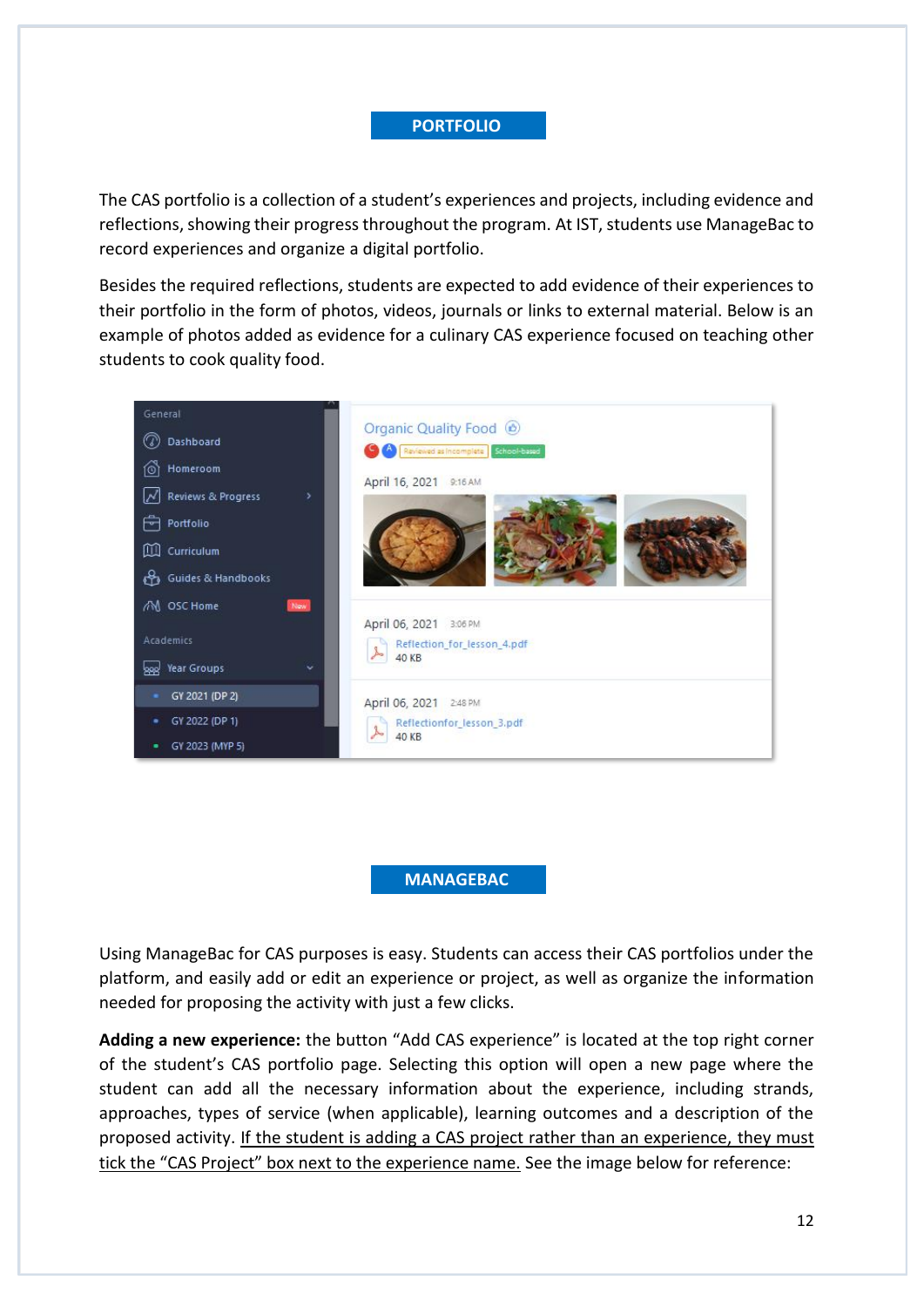| CAS<br>Overview<br>Plans<br>New Experience<br>$\leftarrow$ | <b>Extended Essay</b><br>Theory of Knowledge | <b>Messages</b><br>Calendar<br><b>Files</b>   | <b>Members</b>            |
|------------------------------------------------------------|----------------------------------------------|-----------------------------------------------|---------------------------|
| Select Experience From a Group                             |                                              |                                               |                           |
| Experience Name*                                           |                                              | Strands                                       |                           |
|                                                            | CAS Project                                  | Creativity                                    | Activity<br>Service       |
| Approaches                                                 |                                              | Type of Service Action                        |                           |
| Ongoing                                                    | School-based                                 | Direct                                        | <b>Indirect</b>           |
| Community-based                                            | Individual                                   | Advocacy                                      | Research                  |
| Start date*                                                | End date*                                    | Supervisor Name                               | Supervisor Title          |
| 醋<br>May 24, 2021                                          | 關<br>May 24, 2021                            |                                               |                           |
| Description and Goals                                      |                                              | Supervisor E-mail                             | Supervisor contact number |
|                                                            |                                              | Please select your targeted learning outcomes |                           |
|                                                            |                                              | Strength & Growth                             | Challenge & Skills        |
|                                                            |                                              | Initiative & Planning<br>Collaborative Skills | Commitment & Perseverance |
|                                                            |                                              | Ethics of Choices & Actions                   | Global Engagement         |
|                                                            |                                              |                                               |                           |

**Adding evidence or reflections:** once the experience has been submitted and approved, the student will be able to access the experience in their portfolio, including a tab called "Reflections and Evidence". Here, a student can add a new reflection by typing it directly into the text box and ticking the boxes for the learning outcomes achieved, or they can add files (photos, videos, etc.) as evidence of their experience.

| <b>Reflections &amp; Evidence</b><br>Summary<br>Add New Reflection & Evidence   | <b>Supervisor Review</b>                       |                |                                                                         |                                   |
|---------------------------------------------------------------------------------|------------------------------------------------|----------------|-------------------------------------------------------------------------|-----------------------------------|
| Journal                                                                         | Website                                        | Video          | Photos                                                                  | $\overline{\phantom{m}}$<br>File  |
| B<br>$\mathsf S$<br>$\underline{\mathsf{U}}$<br>$\overline{\phantom{0}}$        | $\mathbf{r}^{\prime}$<br>三<br>$\circ$ $\equiv$ |                |                                                                         |                                   |
| Outcomes                                                                        |                                                |                |                                                                         |                                   |
| Identify own strengths and develop areas for growth                             |                                                | in the process | Demonstrate that challenges have been undertaken, developing new skills |                                   |
| Demonstrate the skills and recognize the benefits of working<br>collaboratively |                                                |                | Recognize and consider the ethics of choices and actions                |                                   |
|                                                                                 |                                                |                |                                                                         | or Cancel<br><b>Add New Entry</b> |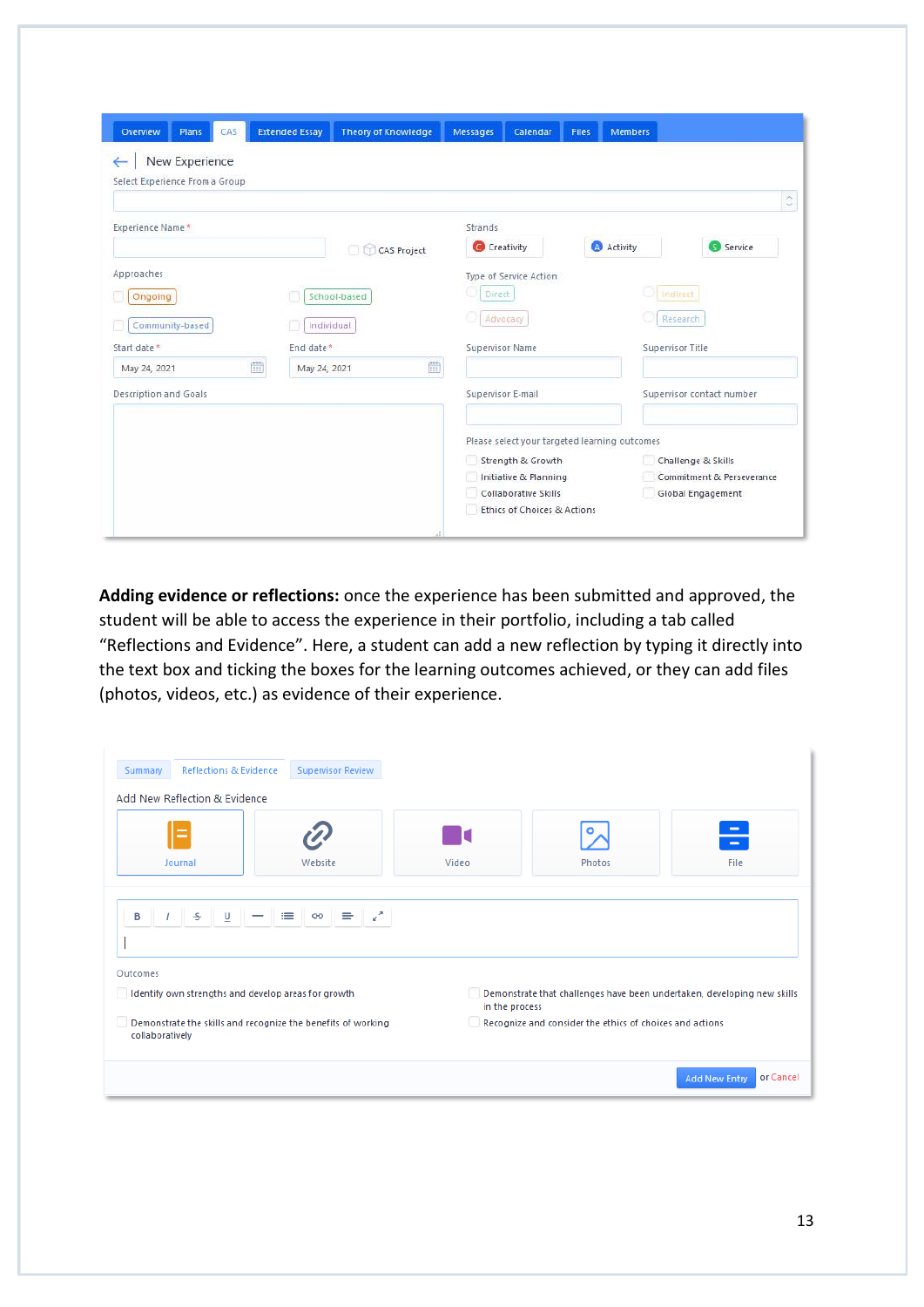A student's CAS page on ManageBac also shows an overview of their learning outcomes and timeline. This tool allows students to clearly visualize which outcomes they have addressed (and how many times) and which ones they have yet to consider.



The Timeline shows how each CAS strand has been distributed in the program so far, also allowing students to consider making adjustments to their plans and ensuring all strands are tackled evenly.



# **REFLECTIONS**

#### **What is a reflection?**

Reflection is the process analysing an experience to realize and express what has been achieved. It is a process that allows students to understand which choices made along the experience resulted in a positive outcome and which decisions would be different if they could do it again. In this way, students are able to evolve and pose new questions, gaining a better understanding of the experience, themselves, and others.

A reflection in Cas can take many forms. More often than not, students will write a text to reflect on an experience, but it is also possible to do:

- Video reflection
- Audio reflection
- Photographic reflection (usually with additional comments)
- An online journal/bulletin like padlet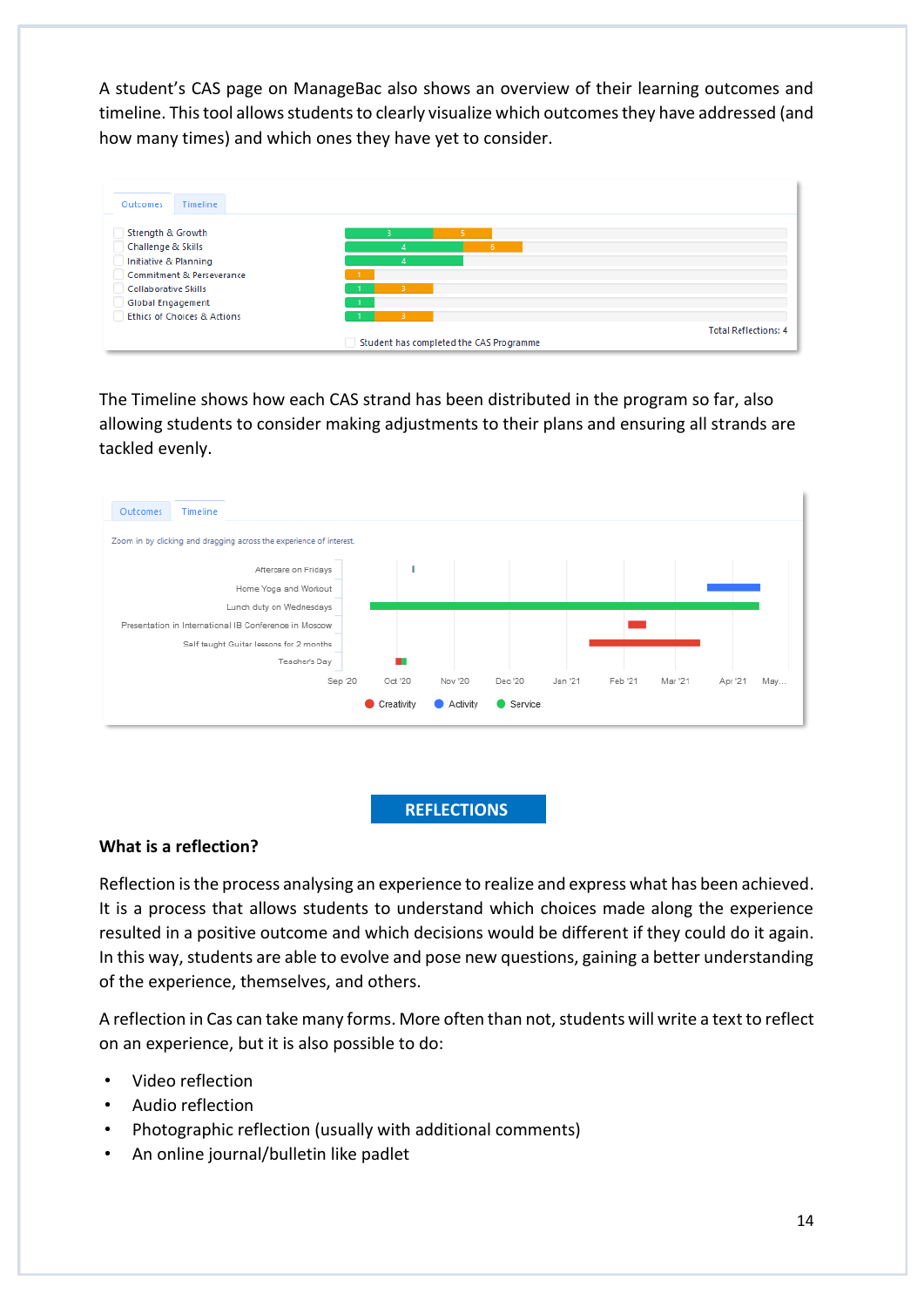Regardless of the form it takes, a reflection must be thorough and meaningful. Depending on the length of the CAS experience, a student may reflect once or several times: the frequency will depend on how often the student is engaging in new actions or experiencing new outcomes within the activity undertaken. A CAS reflection should cover the following key areas:

Description: Summarize the experience, identify important moments, things that went well and wells as obstacles.

Express feelings: Describe how the student feels after the experience; were all results fulfilling or satisfactory or were there moments of frustration as well?

Generate ideas: Re-think choices that were made and consider solutions that could have resulted in a better outcome; think about future projects that could come from this experience.

Ask questions: Has the experience lead the student to wonder, ask new questions, see things in a different light? What new questions have arisen from this activity?

# **CAS INTERVIEWS**

During the CAS program, students go through three interviews that are meant to allow them to reflect and add to their overall progress. The interviews are scheduled as follows:

# **Interview 1**

# *When: near the end of September of year 1 of the DP*

This interview is meant to establish the student's expectations toward CAS, what they hope to accomplish and how. This is scheduled after the student has had a few introductory sessions explaining how the program works and what the opportunities and possibilities may be.

# **Interview 2**

# *When: near the end of May in year 1 of the DP*

This interview is meant to allow students to reflect on the overall success of their first year in CAS, reflect upon things that could have been different, and identify goals for the future, in preparation for DP year 2. In the beginning of the CAS program in DP year 2, students will be encouraged to watch their previous interviews and reflect upon how they want to organize their second year in CAS.

# **Interview 3**

When: near the end of April in year 2 of DP

This last interview is meant to allow students to reflect on the second year and also look at the entire CAS program to identify areas in which they grew, new areas they managed to explore, how CAS experiences have shaped their characters as IB learners and which major lessons learned in CAS they will take with them for life.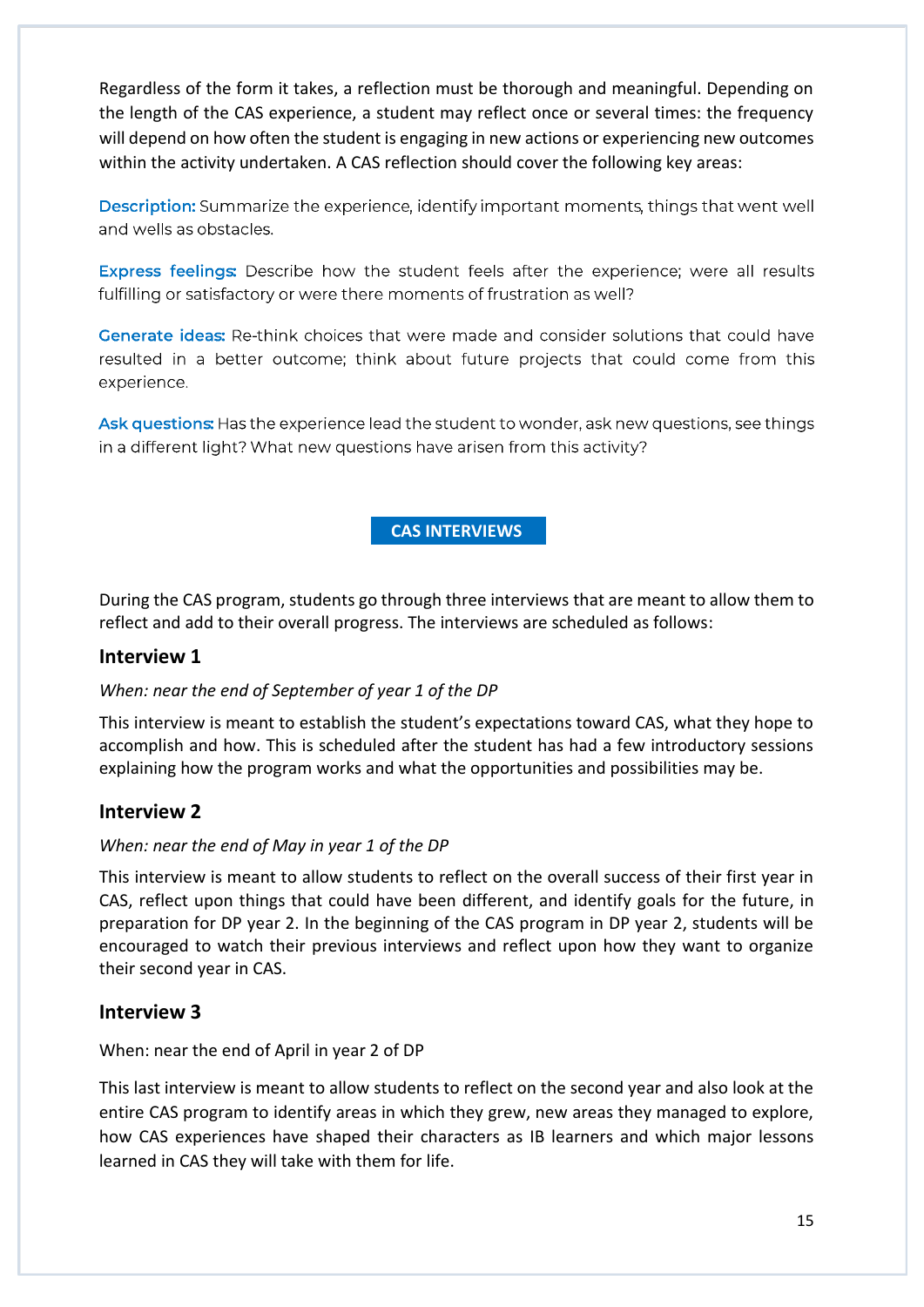# **CAS AND CURRICULUM CONNECTIONS**

# **CAS and TOK**

Theory of Knowledge (TOK) introduces 8 ways of knowing (sense perception, emotion, language, reason, imagination, faith, intuition and memory). Being aware of how different ways of knowing impact their ideas, students are encouraged to take these into consideration when writing a CAS reflection.

For example, emotions play a big role in CAS experiences that are close to students' hearts; or intuition can be an important part of decision working in a large project.

By creating links with TOK, student can write more meaningful reflections or even gain anew perception in a CAS experience.

# **CAS and EE**

The Extended Essay gives students an opportunity to research and write a long essay about a topic of their choosing, usually topics of local and/or global significance. The topic chosen for the EE may become an inspiration for the student to start a new CAS experience or project, and vice versa.

For example, the student may conduct an investigation on illiteracy among adults in their country/region, and that leads to the student joining a project to teach literacy in their neighborhood. Or the student may volunteer at a refugee center and their hands-on experience may lead to an examination of the causes and effects of refugee migration in their area.

By asking themselves "How can this CAS experience inspire me in EE?" or "How can my essay topic be translated into action in CAS?", students not only experience cross-disciplinary integration in the DP program, but also learn a valuable lesson on how to examine current issues from both a theoretical and practical perspectives.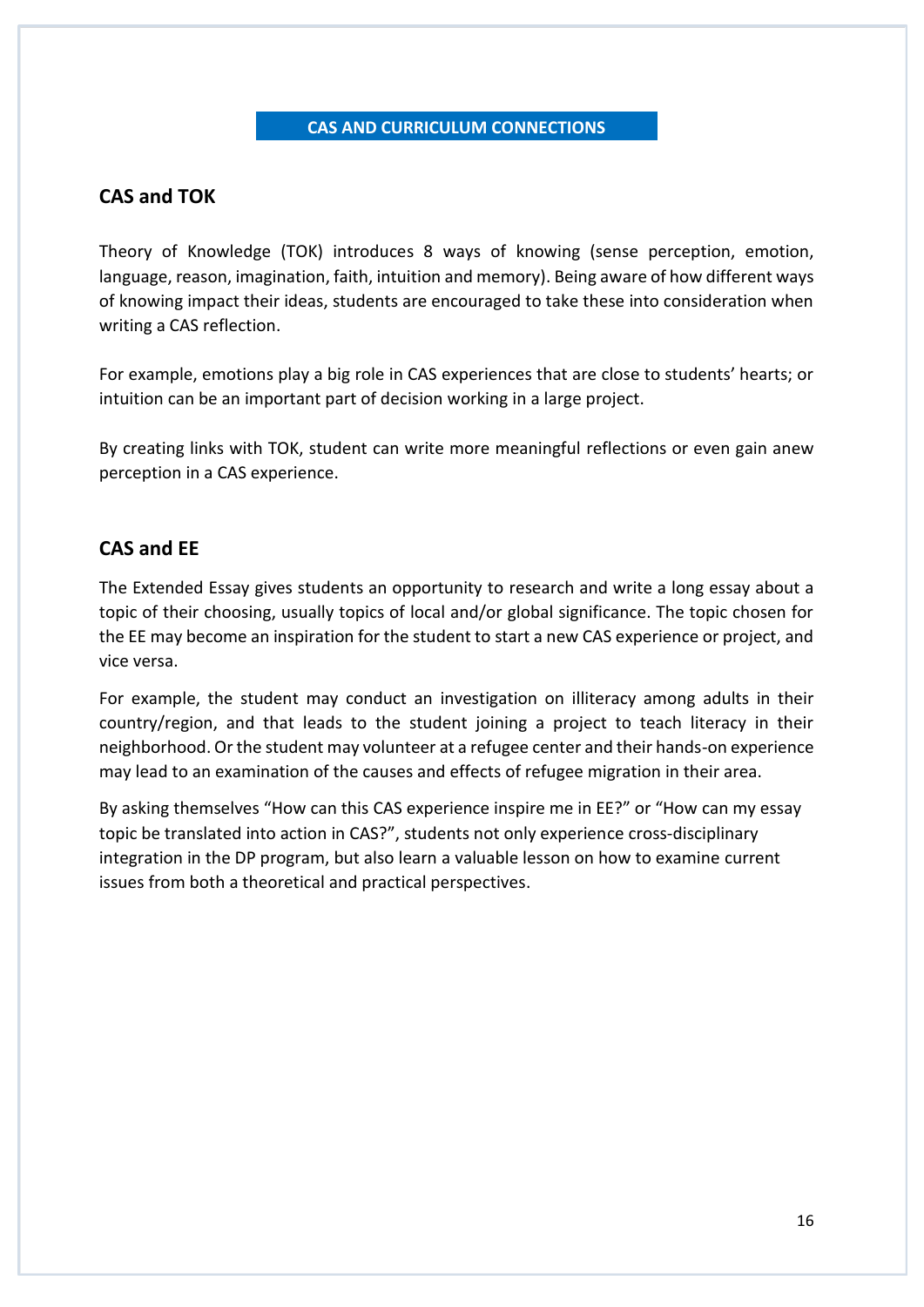# **ROLES IN CAS**

# **CAS Coordinator**

The CAS coordinator is the hear of the CAS program, whose responsibilities fall mainly into two categories<sup>4</sup>:

#### The implementation and advancement of the CAS program

This encompasses planning the CAS program, promoting its importance to the school community, introducing staff and students to the essential concepts to engage in CAS, ensure resources and coordinate with supervisors, identify cases when risk-assessment is needed and execute it, among others.

#### **Working directly with CAS students**

Introduce all aspects of CAS in detail, including the strands learning outcomes, approaches and reflections, assist them in identifying personal goals and possible activities in CAS, manage records, reports, and interviews, provide feedback on reflections, among others.

# **CAS Supervisors**

Students usually select supervisors to oversee and advise on the CAS experiences. The CAS supervisor may be a schoolteacher or another member of the community who has the necessary knowledge, availability and sense of responsibility to assist a student in the experience in question. The role of CAS supervisor includes<sup>5</sup>:

- be familiar with elements of the CAS programme as applicable •
- be responsible for student safety and risk management procedures •
- provide students with guidance, support and feedback on the CAS experience •
- encourage reflection •
- comment on the student's engagement with the CAS experience if required •

# **CAS Students**

Students have a lot of agency in CAS: they are encouraged to make their own choices based on personal interests and inquiries and build their own CAS program as something unique to who they are. That also entails responsibilities, which include the following<sup>6</sup>:

<sup>&</sup>lt;sup>4</sup> Source Creativity, Activity Service guide, IB, 2015, page 34

<sup>&</sup>lt;sup>5</sup> Source Creativity, Activity Service guide, IB, 2015, page 35

<sup>&</sup>lt;sup>6</sup> Source Creativity, Activity Service guide, IB, 2015, page 13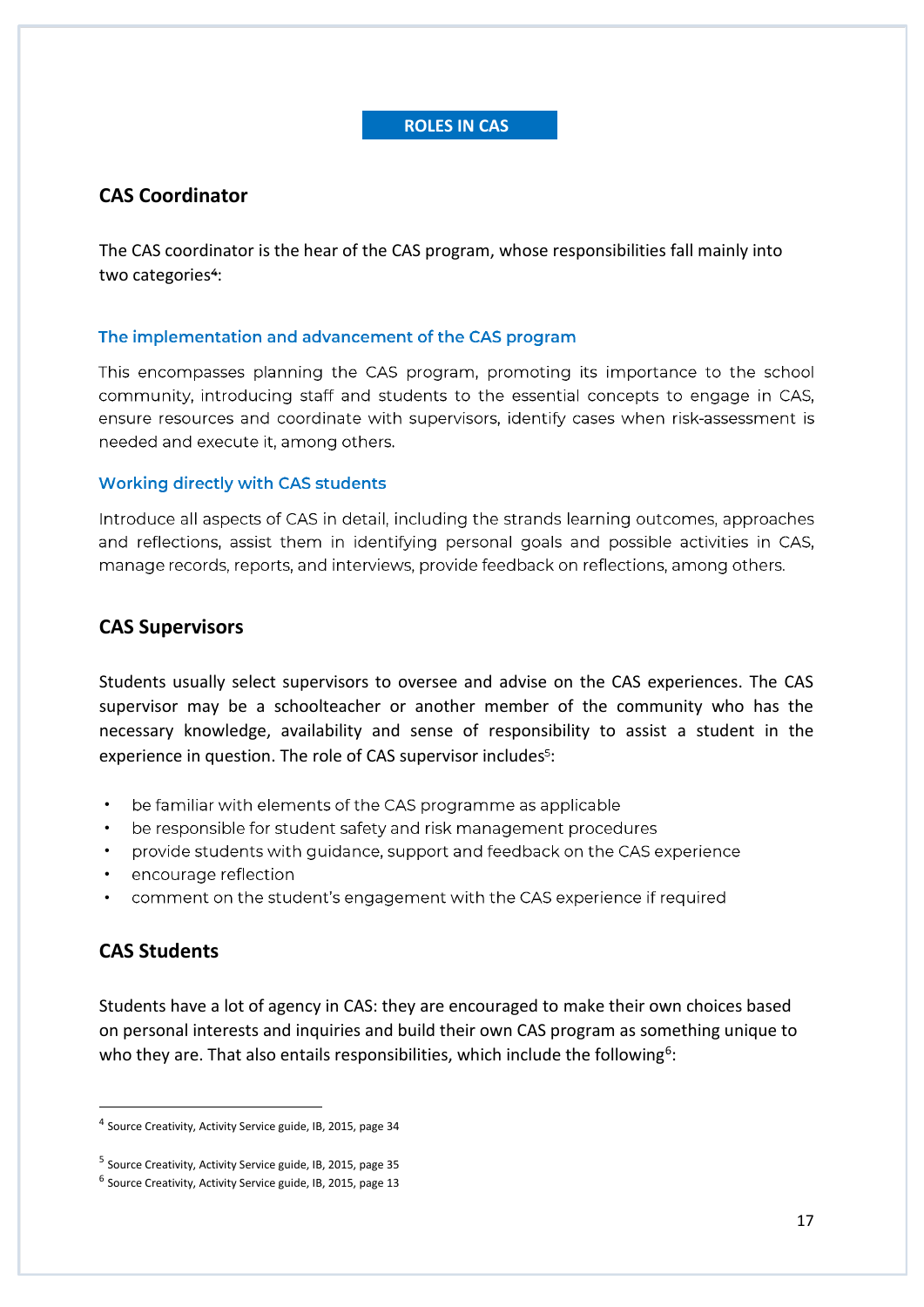- approach CAS with a proactive attitude •
- develop a clear understanding of CAS expectations and the purpose of CAS •
- explore personal values, attitudes and attributes with reference to the IB learner profile • and the IB mission statement
- determine personal goals •
- discuss plans for CAS experiences with the CAS coordinator and/or CAS adviser •
- understand and apply the CAS stages where appropriate •
- take part in a variety of experiences, some of which are self-initiated, and at least one • CAS project
- become more aware of personal interests, skills and talents and observe how these • evolve throughout the CAS program
- maintain a CAS portfolio and keep records of CAS experiences including evidence of • achievement of the seven CAS learning outcomes
- understand the reflection process and identify suitable opportunities to reflect on CAS experiences
- demonstrate accomplishments within their CAS program •
- communicate with the CAS coordinator/adviser and/or CAS supervisor in formal and informal meetings
- ensure a suitable balance between creativity, activity and service in their CAS program •
- behave appropriately and ethically in their choices and behaviours •

# **CAS and School Parents**

The parents of CAS students are encouraged to take an interest in their children's activities and provide support for the experiences they choose to undertake. Besides that, parents are also welcome to volunteer at CAS supervisors for other students in one of their areas of expertise.

# **PROMOTING CAS IN OUR COMMUNITY**

IST promotes the achievements of its students regularly on social media and its monthly newsletter. CAS experiences and projects may also get a special mention in our regular school correspondence depending on the nature of the activity.

Sometimes, students choose to offer courses in the form of an after-school activity or club on an area of knowledge they have mastered. Those are announced by email and added to our school website. Students may also choose to organize a large event, inviting the whole school community (students, teachers and families), which will be communicated via email, newsletter and social media.

Toward the end of the school year, CAS students are invited to present their achievements in CAS to fellow students in a mini exhibition. This gives MYP students (going on DP) an idea of what to expect when they join the CAS program in the coming years, and it gives current CAS students the chance to showcase their work and take pride in what was achieved.